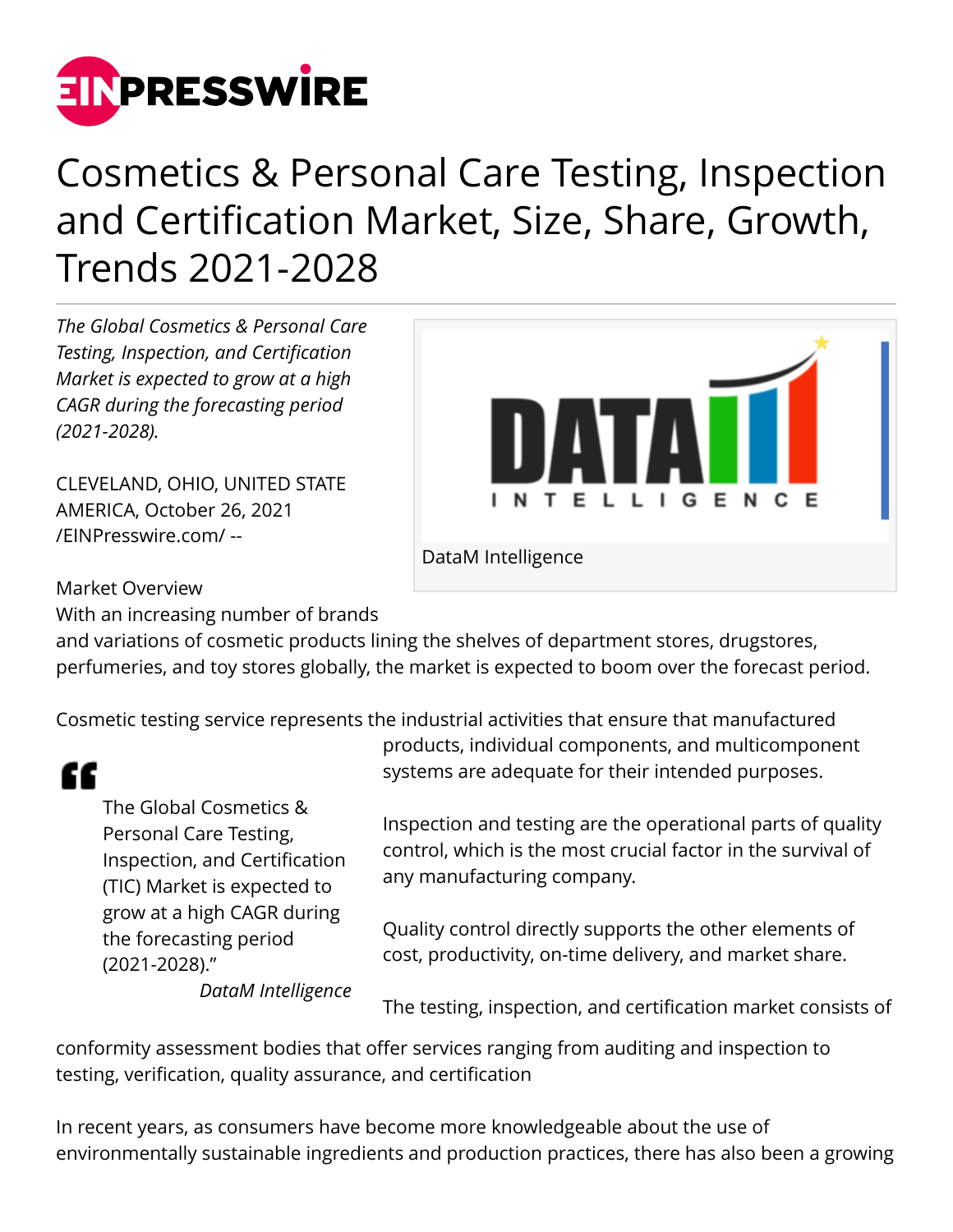interest in cosmetic products comprised of "natural" or "organic" ingredients.

There is a large number of high-quality, conventional products on the market, the interest in natural cosmetics represents a potential opportunity to expand the overall market. And this trend holds special significance for domestic manufacturers that can bring to market unique cosmetic products that meet this demand and that are both natural and safe.

Some of the manufacturers have In-house testing services to have complete control over the entire process. In-house testing is conducted by companies when it is associated with their core business expertise. To perform in-house testing activities, a company must build in-house capabilities in terms of technology, test and measurement equipment, and skilled personnel. The majority of the testing, inspection and certification services are conducted in-house.

Certification services ensure product safety and performance attributes. Certification services mainly include customized audit and certification services with reference to quality, health and safety, environment, and social responsibility. These services are aimed at improving business performance.

View full report: [https://www.datamintelligence.com/research-report/cosmetics-and-personal](https://www.datamintelligence.com/research-report/cosmetics-and-personal-care-testing-inspection-and-certification-market)[care-testing-inspection-and-certification-market](https://www.datamintelligence.com/research-report/cosmetics-and-personal-care-testing-inspection-and-certification-market)

## Market Dynamics

Outsourcing testing, inspection, and certification (TIC) services to third-party service providers is a business practice used by multiple products and component manufacturers to ensure adherence to national and international standards of quality and safety, as well as to reduce recall costs and improve production efficiency by shifting non-core tasks, operations, jobs, or processes to an external third-party specialist for a long time.

Outsourcing gives companies more time to strengthen their core business processes, which helps them reduce operational costs, and enables them to provide faster and better services.

This facilitates improved productivity and process efficiency, thereby contributing to the increase in the company's net income.

Hence, the trend of outsourcing testing, inspection, and certification (TIC) services to third-party specialists is being increasingly adopted by both private and government agencies (public firms).

With rising globalization in trades and businesses, different local regulations and standards are likely to create barriers to the acceptance of products internationally. This creates conflicts between the local and international standards, thereby hindering market growth.

Variations in regulatory standards across different regions lead to discrepancies in tax rates,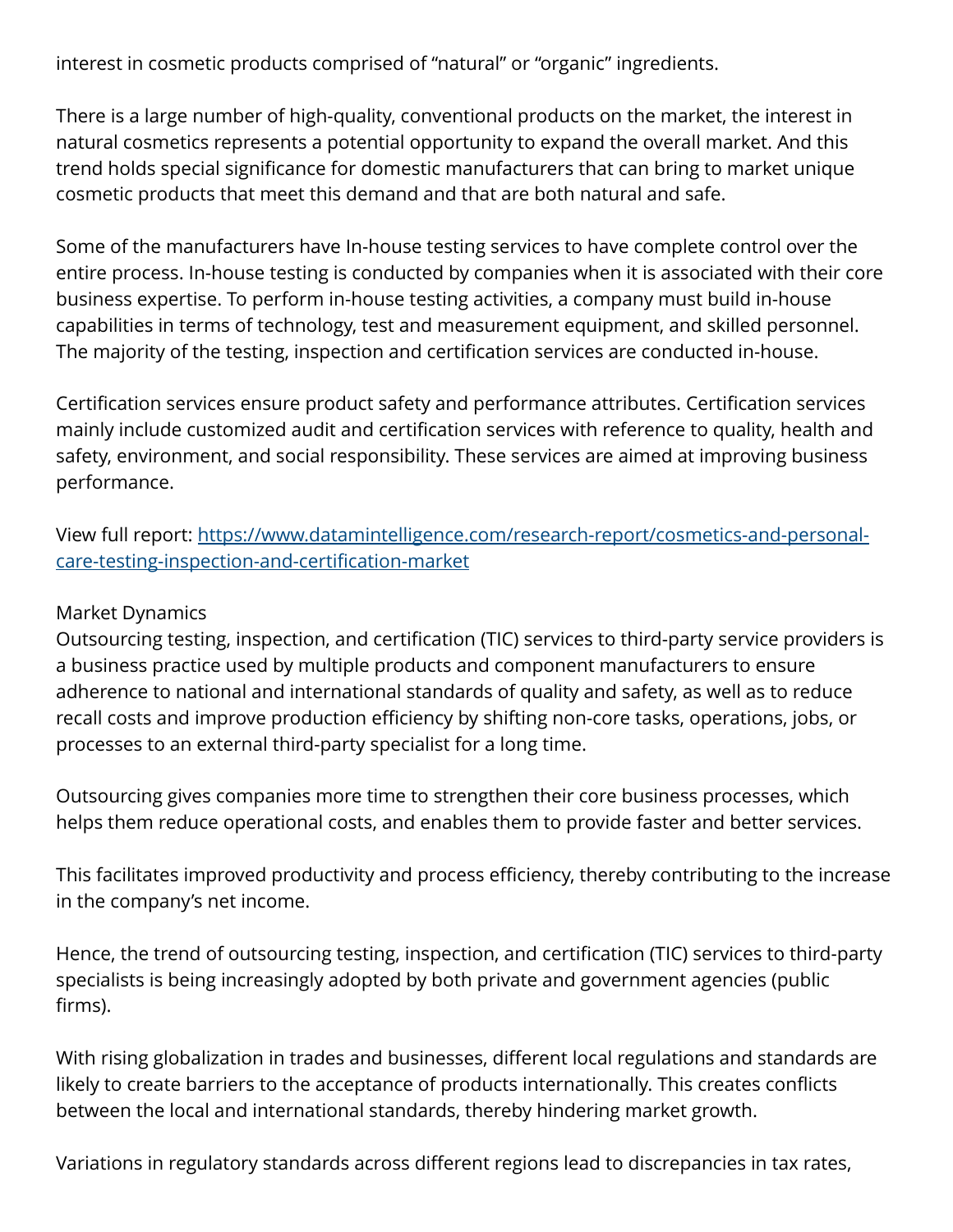hence, incurring additional costs from companies (hiring local staff to handle tax-related issues, etc.).

Cosmetics & personal care testing, inspection, and certification (TIC) companies are subject to local laws and have to abide by the regulations and norms of countries in which they operate, which can hamper their efficiency.

Also, the risk related to the standardization and quality of testing and certification provided by testing, inspection, and certification (TIC) companies always exists.

Market Segmentation By Service Type **·** Testing Services • Inspection Services • Certification Services • Others By Sourcing Type • Outsourced • In-house By Product • Hair Care • Skin & Body products • Bath Products • Kid & Baby Safe • OTC & Cosmeceuticals • Others

Download free sample: [https://www.datamintelligence.com/download-sample/cosmetics-and](https://www.datamintelligence.com/download-sample/cosmetics-and-personal-care-testing-inspection-and-certification-market)[personal-care-testing-inspection-and-certification-market](https://www.datamintelligence.com/download-sample/cosmetics-and-personal-care-testing-inspection-and-certification-market)

Competitive Landscape

The Cosmetics & Personal Care Testing, Inspection and Certification (TIC) Market Company Profiles are Intertek Group PLC, TUV SUD AG, UL LLC, SGS SA, ALS Limited, Eurofins Scientific SE, TUV Rheinland, Bureau Veritas SA.

Trending Topic's [Morgue Refrigerator Market](https://www.datamintelligence.com/research-report/morgue-refrigerator-market), [Topical Pain Relief Market](https://www.datamintelligence.com/research-report/topical-pain-relief-market), [Biological Safety Testing Market](https://www.datamintelligence.com/research-report/biological-safety-testing-market)

Sai Kiran DataM Intelligence 4Market Research LLP +1 8774414866 sai.k@datamintelligence.com Visit us on social media: